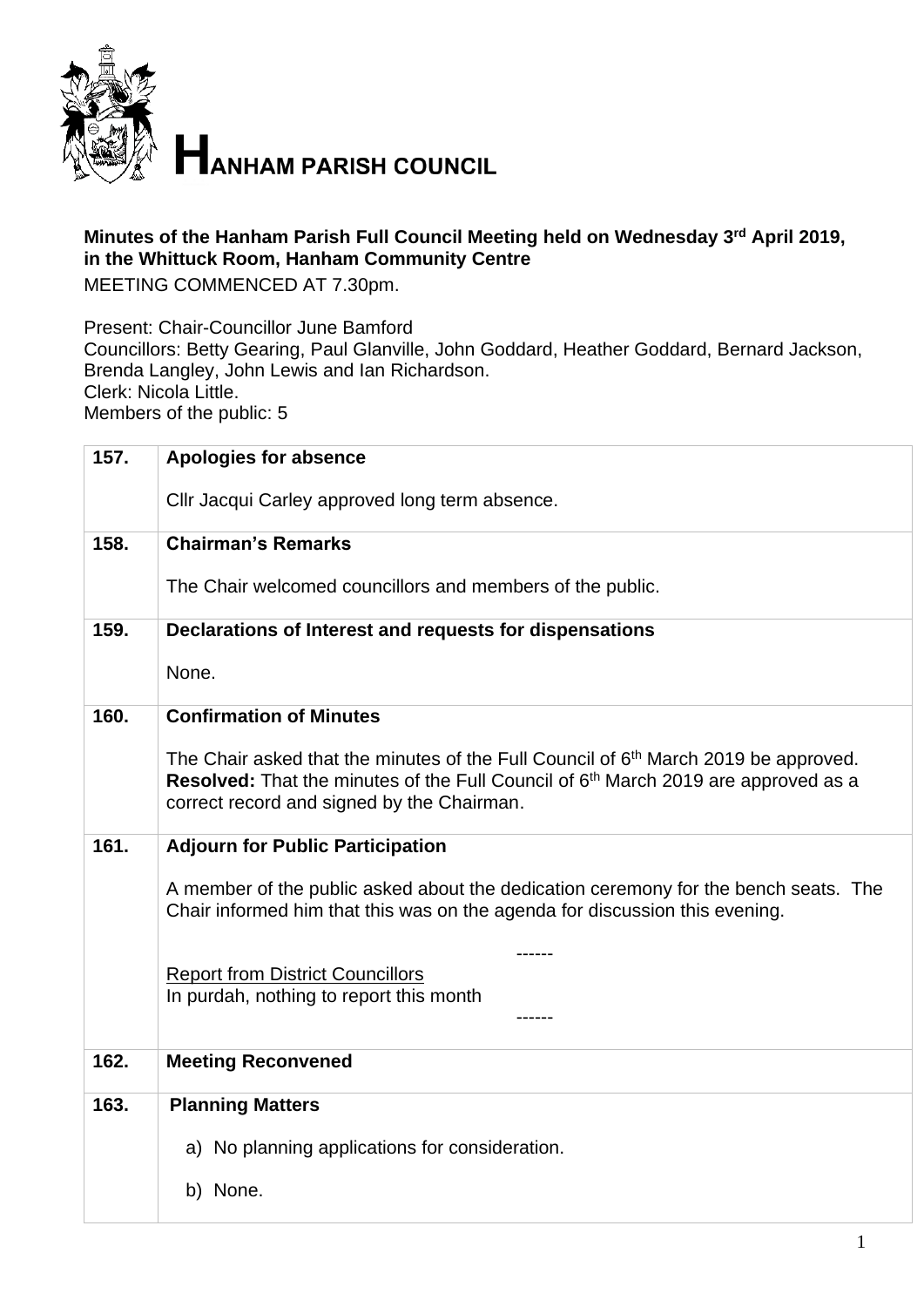| 164. | <b>Finance</b>                                                                                                                                                                                                                                                                                                            |
|------|---------------------------------------------------------------------------------------------------------------------------------------------------------------------------------------------------------------------------------------------------------------------------------------------------------------------------|
|      | a) The Clerk is in the process of preparing the year-end financial statements. The end of<br>year report will be presented to Full Council in May.                                                                                                                                                                        |
|      | <b>Balances of accounts</b><br>As at 31st March 2019                                                                                                                                                                                                                                                                      |
|      | £<br>H.S.B.C. Treasurers Account<br>1.00<br>42,090.89<br>H.S.B.C. Money Manager Account<br>H.S.B.C. Election Account (earmarked reserves)<br>21,792.51<br>H.S.B.C. High Interest bond (earmarked reserves)<br>11,800.16<br><b>Nat West Community Fund</b><br>,50,084.60<br>125,769.16                                     |
|      | b)<br><b>Resolved:</b> Reinvest funds in HSBC Bank- High Interest Bond Money Manager<br>Account for a further six months.                                                                                                                                                                                                 |
|      | Resolved: Payments approved from the schedule provided.<br>$\mathsf{C}$                                                                                                                                                                                                                                                   |
| 165. | <b>Dedication service for Memorial Seats</b>                                                                                                                                                                                                                                                                              |
|      | A discussion took place regarding a dedication service for the three new bench seats in<br>the Memorial Garden.<br><b>Resolved:</b> Short service to be arranged. Cllr H Goddard to liaise with local Church of<br>England Vicar to determine availability, notice to be placed in the Week In, time frame<br>permitting. |
| 166. | <b>Matters Arising from Previous Meetings</b>                                                                                                                                                                                                                                                                             |
|      | CIIr I Richardson had been given correspondence from one of the Board Members from<br>Hanham Community Centre which clarified the commitment of the, then, Borough<br>Council to ongoing maintenance of the Memorial Garden.                                                                                              |
|      | The letter was dated 30 <sup>th</sup> October 1991, from Kingswood Borough Council (now South<br>Glos Council) and clarified that ongoing maintenance would continue in the future.                                                                                                                                       |
|      | <b>Resolved:</b> Clerk to contact Director of Community Services in relation to this issue as<br>the railings and gates are in need of attention.                                                                                                                                                                         |
| 167. | Reports from Parish Council representatives from other meetings                                                                                                                                                                                                                                                           |
|      | Bernard Jackson - Hanham Traders Meeting                                                                                                                                                                                                                                                                                  |
| 168. | <b>Correspondence from South Gloucestershire Council</b>                                                                                                                                                                                                                                                                  |
|      | None.                                                                                                                                                                                                                                                                                                                     |
| 169. | <b>Correspondence from other sources</b>                                                                                                                                                                                                                                                                                  |
|      | None.                                                                                                                                                                                                                                                                                                                     |

 $\overline{1}$